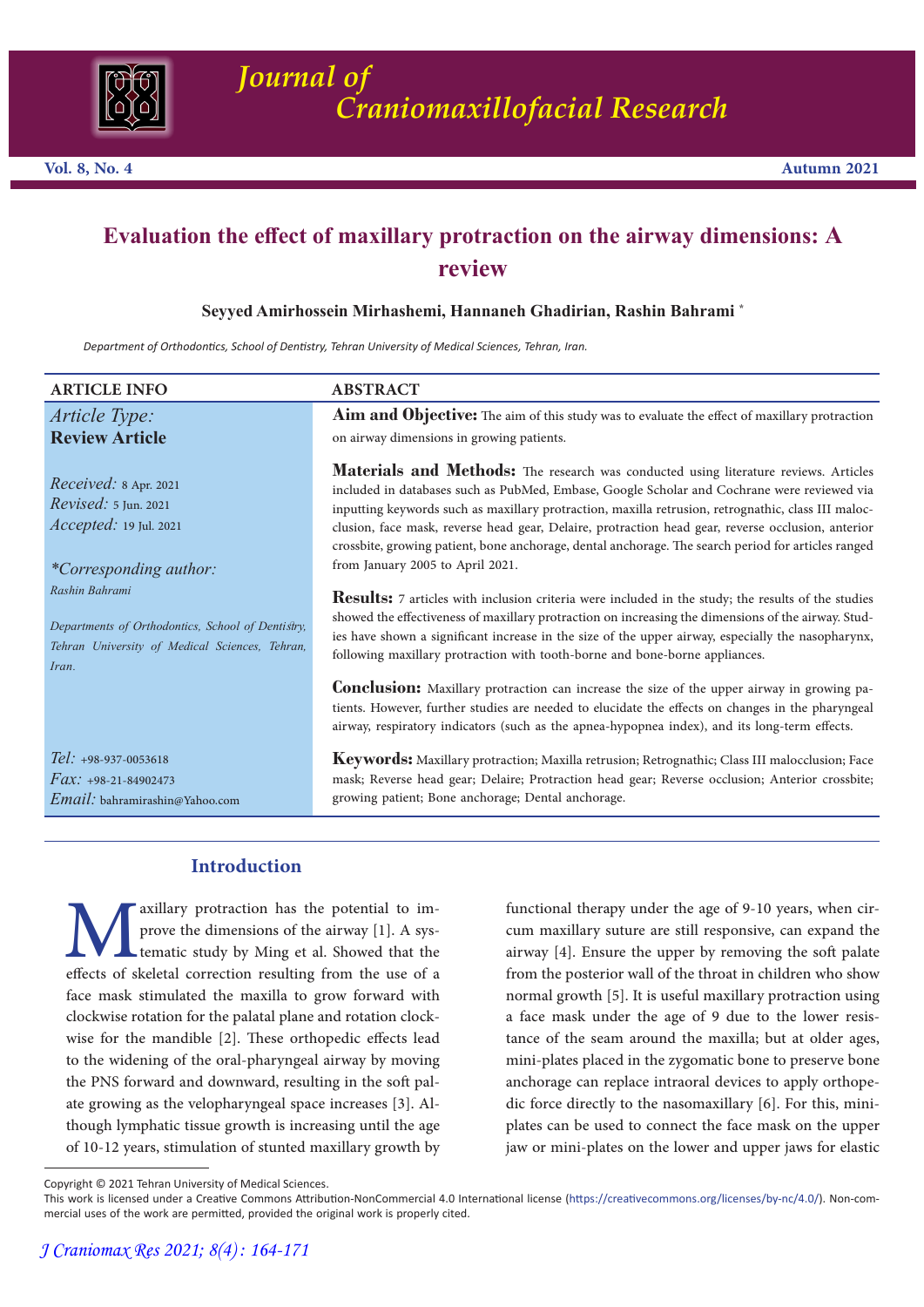connection [7]. The best time to implant this mini-plate with surgery in the permanent dental period and in Teenagers is 12 years or older, when bone support with appropriate density is available [8]. Bringing forward of the maxilla, by spreading to the nasopharynx and increasing nasal breathing, eliminates snoring during sleep and improves the patient's quality of life [9].

But maxillary protraction, on the one hand, increases the oral-pharyngeal airway after the maxillary protraction, and this is due to the combined effects between the increased space of the tongue due to the protraction of the maxilla [10]. On the other hand, due to the rotation of the mandible in a clockwise direction (down and back) and according to the position of the tongue, which is probably facing backwards, they should not show a significant change in the pharyngeal-oral space [11]. Based on the information obtained from previous studies and the combined effect of maxillary protraction on mandibular and maxillary posi- tion, the aim of this study was to evaluate the effect of maxillary protraction on airway dimensions in growing patients.

# **Materials and Methods**

#### **1. Protocol and registration**

The analysis method and inclusion criteria were determined before, which were based on a PRISMA-based guideline [12].

### **2. Eligibility criteria**

Is maxillary protraction effect on airway dimension?

• Patients (P). Individuals of both sexes, Growing patient, without restriction on ethnic or socioeconomic group, whose treatment with bone anchorage or conventional dental anchorage maxillary protraction, who with maxillary retrusion and class III malocclusion.

• Intervention (I). Application of bone anchorage or conventional dental anchorage maxillary protraction.

• Control (C). Patients who received placebo or no treatment or Between bone anchorage appliance-treated patients anddental anchorage appliance-treated.

• Outcome (O). Airway volume change.

• Study design (S). Randomized clinical trials (RCTs) or non-randomized clinical trials (Non-RCTs).

Animal and laboratory studies, technical and case reports, and opinion and review articles were excluded.

# **3. Inclusion and Exclusion criteria**

Inclusion criteria for this review were: 1) Growing patients whose treatment with bone anchorage or conventional dental anchorage maxillary protraction and who with maxillary retrusion and class III malocclusion. 2) all languages, 3) Randomized clinical trials (RCTs) or non-randomized clinical trials (Non-RCTs) studies were considered, 4) January 2005 to April 2021, and 5) both published and unpublished data were sought out.

Exclusion criteria were: 1) studies that are not about maxillary protraction or do expansion before protraction, 2) studies that do not provide quantitative data, 3) animal and laboratory studies, technical and case reports, and opinion and review articles, and 4) children with previous orthodontic treatment, cleft palate, other craniofacial syndrome, temporomandibular joint dis- orders, OSAS due to tonsil and adenoid hypertrophy or nasal obstructive problems.

#### **4. Search strategy**

Using the keywords maxillary protraction, maxilla retrusion, retrognathic, class III malocclusion, face mask, reverse head gear, Delaire, protraction head gear, reverse occlusion, anterior crossbite, growing patient, bone anchorage, dental anchorage, for review in PubMed and Embase, Google Scholar, Cochrane and Scopus database. The article search range was from January 2005 to April 2021.

#### **5. Search**

Searches were tailored to the specific databases. Anexample of a search on PubMed is: ((("maxillary retrusion") OR ("retrognathic") OR ("class III maloclussion") OR (", anterior crossbite") OR ("reverse occlusion")) AND (("growing patient")) AND (("maxillary protraction") OR ("face mask")OR ("reverse head gear") OR ("bone anchorage") OR (" dental anchorage") OR ("Delaire)) AND (("airway") OR ("airway dimension") OR ("airway volume") OR ("'posterior airway space")) OR ("'pharyngeal space"))).

#### **6. Study selection**

To select papers and data collection, the subjects of all articles reached by two of author to the study and repetitive papers were omitted initially; so the subject and abstract of the remaining articles were carefully examined and papers with no criteria for entering this structured review were omitted. Finally, the full text of the probably associated papers was investigated; eligible papers were chosen and omitted from the non-rel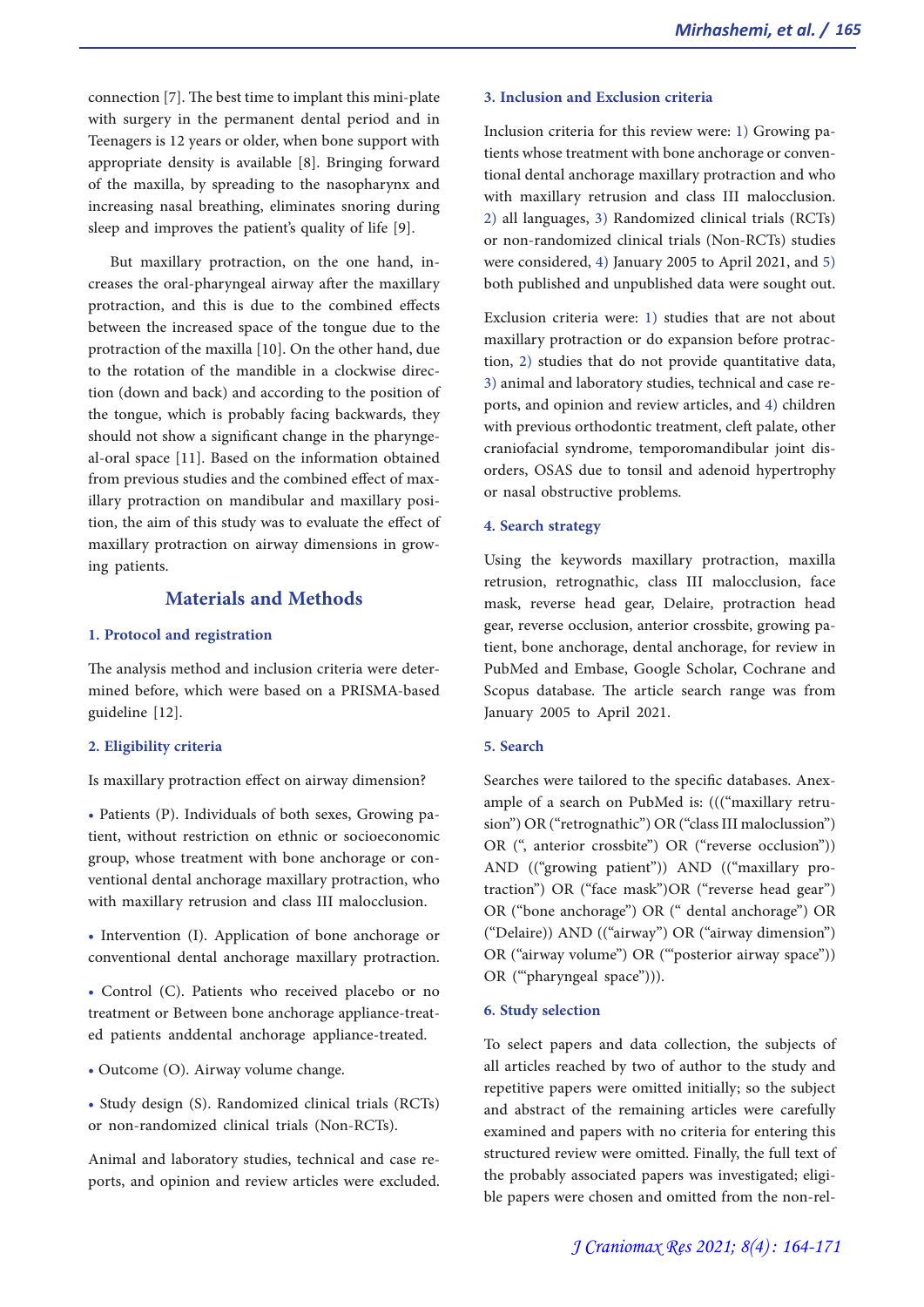evant ones. Finally, associated with the inclusion and exclusion criteria 7 papers were found and analyzed. The PRISMA guidelines were followed in performing this systematic review (Figure1).



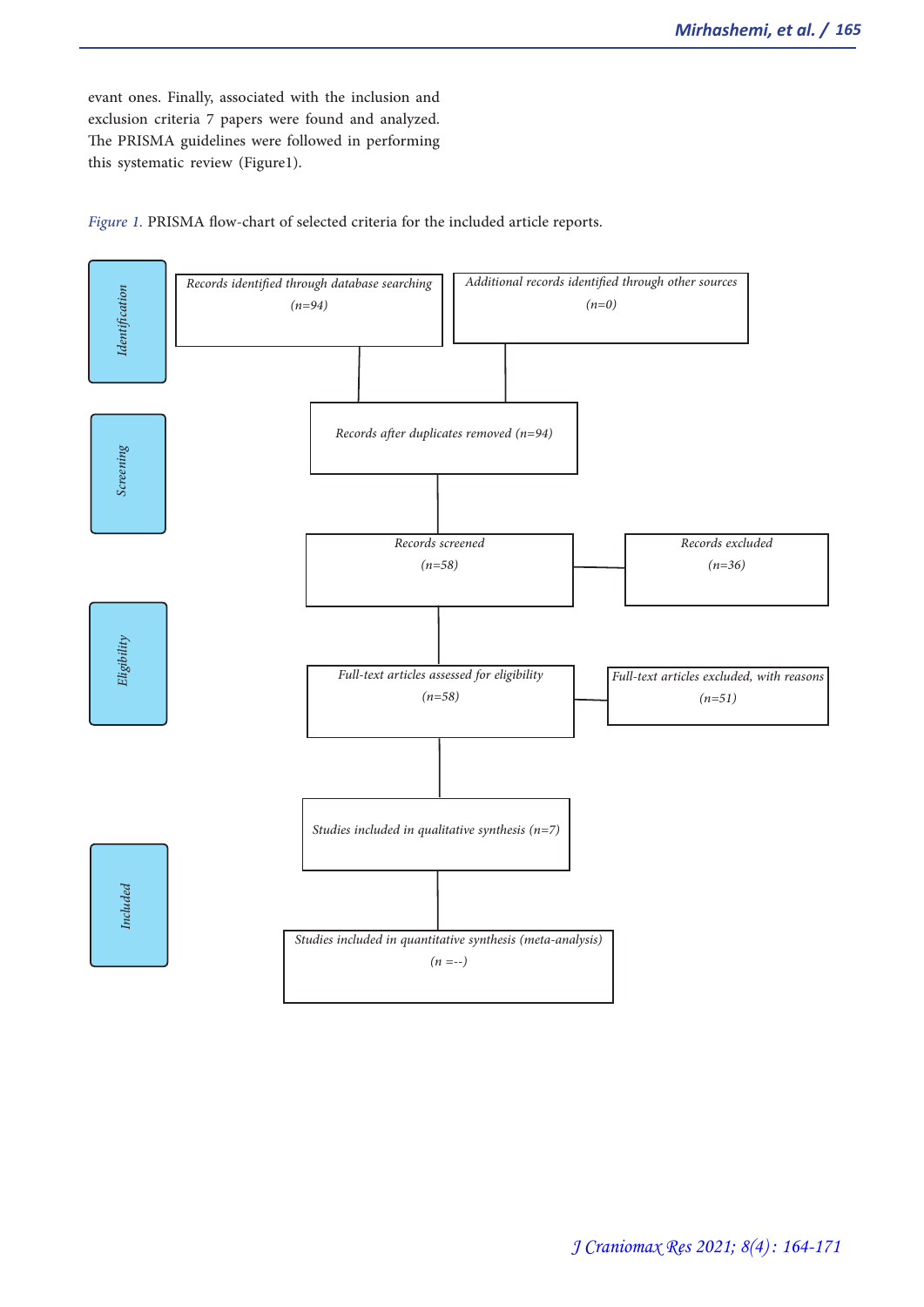## **7. Type of studies**

Randomized clinical trials (RCTs) or non-randomized clinical trials (Non-RCTs) studies were considered, both published and unpublished data.

#### **8. Participants**

Growing patients whose treatment with bone ancho age or dental anchorage maxillary protraction and who with maxillary retrusion and class III malocclusion.

### **9. Data extraction**

Studies with inclusion criteria were reviewed by two authors; Collected data include study characteristics (such as The first author's name, year of publication, type of study, interventions, treatment/observation time, method examination), population characteristics (such as characteristics of subjects, sample size and age of subjects), results and outcome. Data from the treat- ed and control groups (untreated or otherwise treated) were evaluated.

## **10. Duplicate data**

Data that were published multiple times were considered duplicates. In case of any doubt or ambiguity, the original article was always considered as the final op-

*Figure 1.* PRISMA flow-chart of selected criteria for the included article reports.

*Study Quality Assessment\* Population Method of allocation to intervention Outcomes Analyses Overall assessment 1 2 3 1 2 3 4 5 6 7 8 9 1 2 3 4 5 6 1 2 3 4 5 1 2 Lee et al.201114 ++ + + + + NA + NA + + + + + + + ++ + ++ NA NA + NR ++ + + Kaygısız et al.2009* ++ + + + + NA + NA + + + + + + + + + + - NA NA + NR + + + *Akin et al.201516* + + + + + NA + NA + + + + + + + + + + - NA NA + NR ++ + + *Oktay et al.2008<sup>1</sup>* - + + + +  $NA$  +  $NA$  + + + + + + + + + + +  $\cdot$   $MA$   $NA$  +  $NR$  + +  $\cdot$ *Baccetti et al.201018 + + + + + NA + NA + + + + + + + + + - NA NA + NR + + + Sayınsu et al.2006* + + + + + NA + NA + + + + + + + + + + - NA NA + NR + + + *Seo et al.* 2017<sup>2</sup> + + + + + NA + NA + + + + + + + + + + - NA NA + NR ++ + +

\*Quality assessment of cases series studies checklist from National Institute for Health and Clinical Excellence: 1-Population: 1.Is the source population or source area well described? 2. Is the eligible population or area representative of the source population or area? 3. Do the selected participants or areas represent the eligible population or area? / 2- Method of allocation to intervention: 1. How was selection bias minimized? 2. Were

tion for study.

#### **11. Investigating the missing or defective data:**

Strategies for missing and/or incomplete information in the studies included are as follows:

**1-** Contact the author, **2-** Analysis of existing data only (ignoring missing data) and finally, **3-** The possible effect of the lost data on the findings under consideration in the discussion section.

#### **12. Intervention**

Bone anchorage or conventional dental anchorage maxillary protraction (such as tooth-borne facemask, skeletal anchored facemask, intermaxillary elastics).

#### **13. Evaluating the quality of studies**

Evaluating the quality of studies was conducted inde- pendently by two authors. The national institute for health and clinical excellence (NICE) tool for quality assessment was used [13] (Table 1).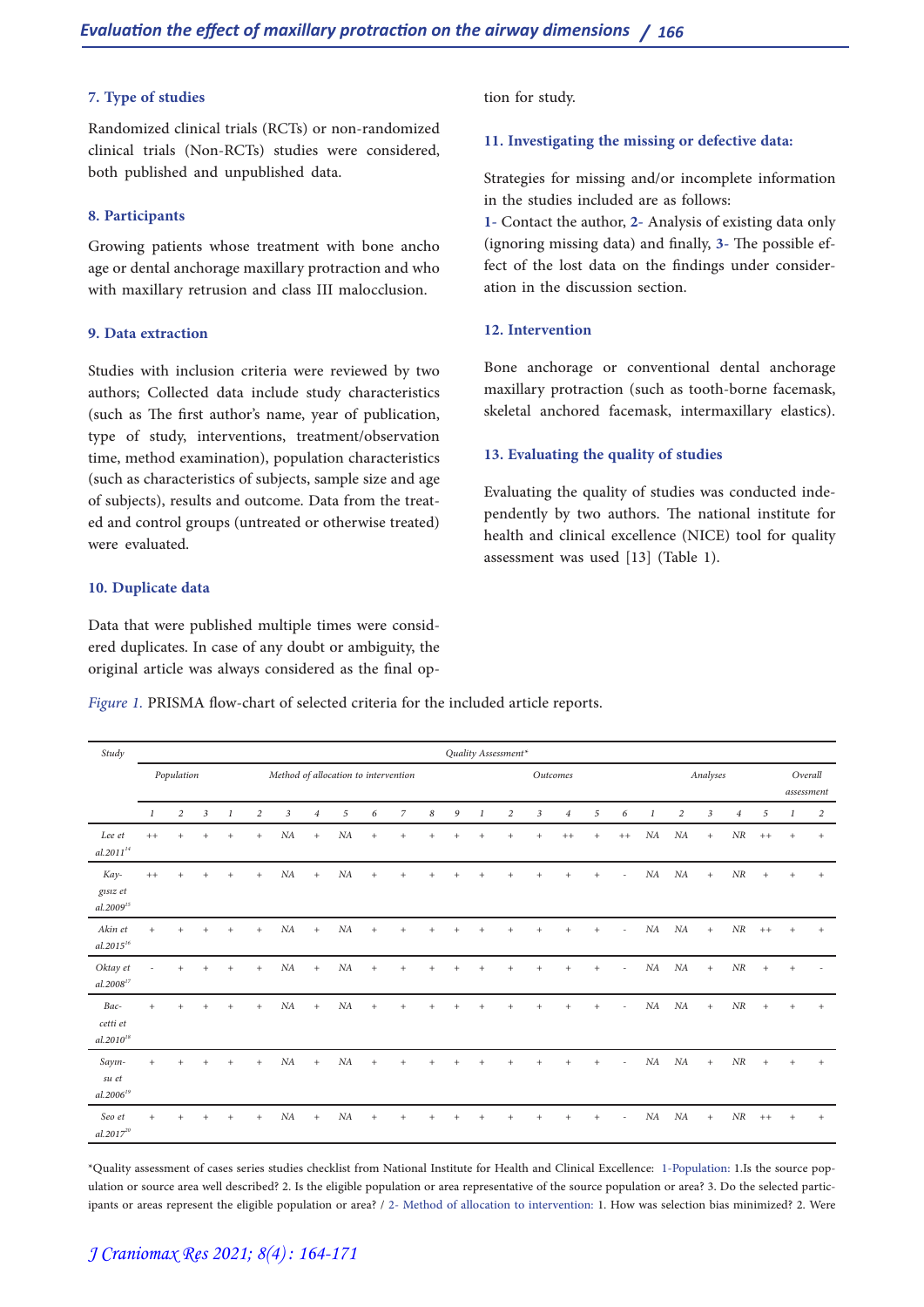interventions (and comparisons) well described and appropriate? 3. Were participants or investigators blind to exposure and comparison? 4. was the exposure to the intervention and comparison adequate? 5. Are the groups matched? 6. Were other interventions similar in both groups? 7. Were all participants accounted for at study conclusion? 8. Are the conditions provided in the study similar to the usual conditions of population? 9. Did the intervention or comparison differ significantly from usual practice in the population? / 3- Outcomes: 1. were outcome measures reliable? 2. Were all outcome measurements complete? 3. Were all important outcomes assessed? 4. Were outcomes relevant? 5. Were there similar follow-up times in exposure and comparison groups? 6. Was follow-up time meaningful? / 4- Analyses: 1. was exposure and comparison groups similar at baseline? If not, were these adjusted? 2. Was intention to treat (ITT) analysis conducted? 3. Was the study sufficiently powered to detect an intervention effect (if one exists)? 4. Were the estimates of effect size given or calculable? 5. Were the analytical methods appropriate? / 5- Overall assessment: 1. Are the study results internally valid (i.e. unbiased)? 2. Are the findings generalizable to the source population (i.e. externally valid)?

 ++: Indicates that for that particular aspect of study design, the study has been designed or conducted in such a way as to minimize the risk of bias/ +: Indicates that either the answer to the checklist question is not clear from the way the study is reported, or that the study may not have addressed all potential sources of bias for that particular aspect of study design/ -: Should be reserved for those aspects of the study design in which significant sources of bias may persist/ NR: Not reported/ NA: Not applicable.

In overall assessment: ++: All or most of the checklist criteria have been fulfilled; where they have not been fulfilled the conclusions are very unlikely to alter. / +: Some of the checklist criteria have been fulfilled, where they have not been fulfilled, or not adequately described, the conclusions are unlikely to alter. /−: Few or no checklist criteria have been fulfilled and the conclusions are likely or very likely to alt.

## **Results**

Following the initial search in the databases using keywords, 94 studies were obtained, and by the exclusion of the duplicates, 58 studies remained. Using the provided abstracts, irrelevant and unavailable studies were excluded. Then, the remaining studies were re- viewed by the authors, and studies that were unable to fulfill the criteria were excluded. In this regard, stud-<br>ies with irrelevant participants (in terms of age), and studies that used other appliances along with maxillary protraction or studies that did not mention the evaluated landmarks also were excluded. Finally, 7 articles were selected for this study.

All of the studies had used lateral cephalometry radiography. Most of the studies had under 6-months follow-ups, and only two of the studies had follow-ups fect of maxillary protraction with tooth-borne appli-<br>ances. Only one of the studies had compared the effect of maxillary protraction by tooth-borne appliances with maxillary protraction by bone-borne appliances. Table 2 summarizes these articles.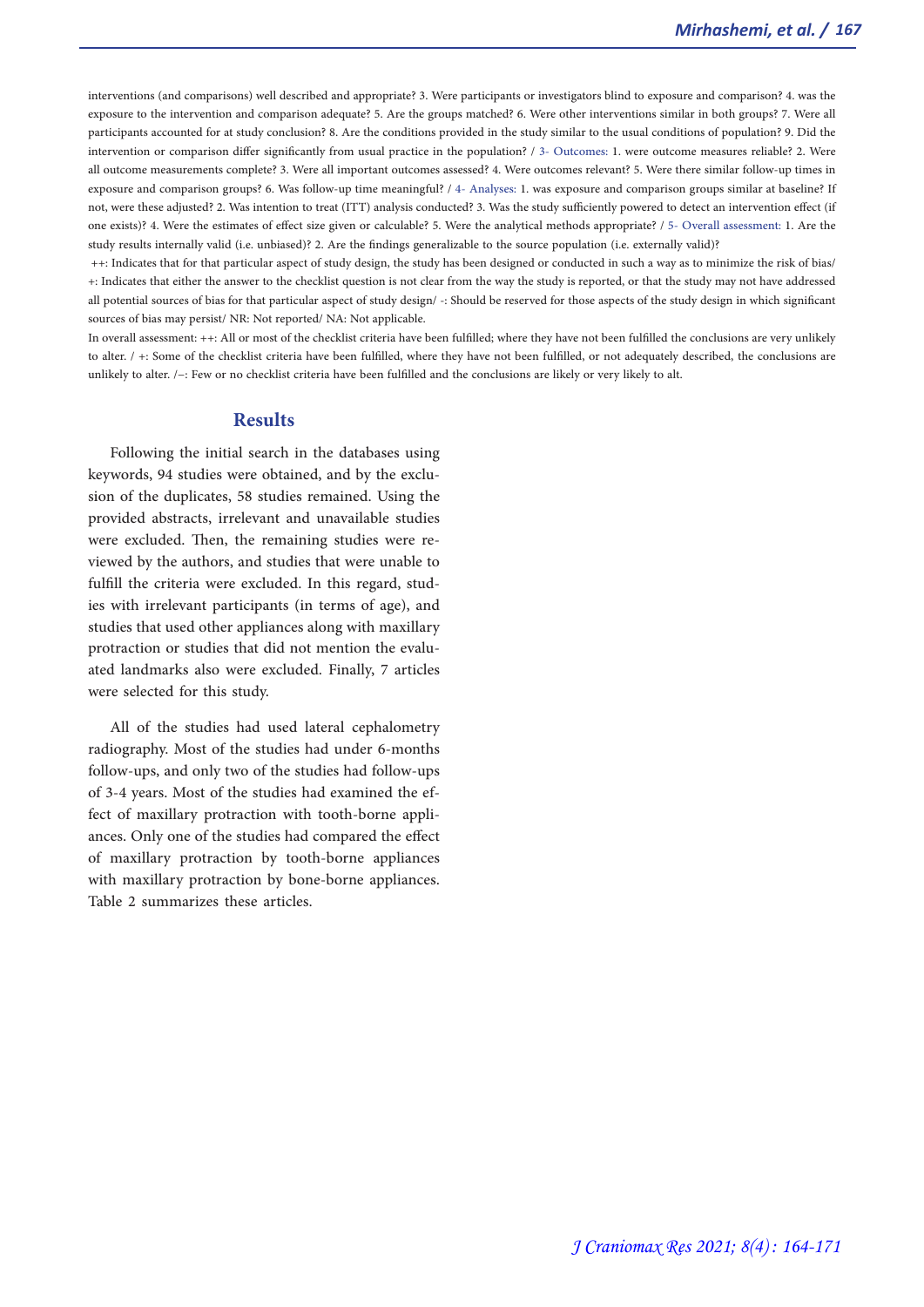## *Table 2.* Summary of articles from 2005 to 2021.

| Author                             | Subject                                                                                                                                              | Number<br>of Partic-<br>ipants                                                                        | Gender                                  | Mean Age (Year)          | Evaluation<br>Methods     | Variable used<br>in radiography<br>analysis                                                                                                                                                                           | Follow-up<br>Periods (year/<br>month) | Results                                                                                                                                                                                                                                                                        |
|------------------------------------|------------------------------------------------------------------------------------------------------------------------------------------------------|-------------------------------------------------------------------------------------------------------|-----------------------------------------|--------------------------|---------------------------|-----------------------------------------------------------------------------------------------------------------------------------------------------------------------------------------------------------------------|---------------------------------------|--------------------------------------------------------------------------------------------------------------------------------------------------------------------------------------------------------------------------------------------------------------------------------|
| Lee et<br>$al.2011^{14}$           | Correlation between skel-<br>etal changes by maxillary<br>protraction and upper<br>airway dimensions                                                 | 20                                                                                                    | 5 boys, 15 girls                        | $9.4 \pm 1.8$ years      | Lateral cepha-<br>lometry | PNS-ad <sup>1</sup> PNS-ad <sup>2</sup>                                                                                                                                                                               |                                       | The nasopharyngeal airway<br>dimensions increased after maxillary<br>protraction.                                                                                                                                                                                              |
| Kay-<br>gisiz et<br>$al.2009^{15}$ | Effects of Maxillary<br>Protraction and Fixed<br>Appliance Therapy on the<br>Pharyngeal Airway                                                       | 25                                                                                                    | 11 girls, 14 boys                       | 11.32 years              | Lateral cepha-<br>lometry | S-PNS<br>PNS-ad1 PNS-ad2<br>$AA~-Pm^3$<br>$Pm$ -SPL <sup>4</sup>                                                                                                                                                      | 4 years                               | The nasopharyngeal airway<br>dimensions increased after maxillary<br>protraction; and this change<br>remained over the posttreatment<br>period of 4 years                                                                                                                      |
| Akin et<br>$al.2015^{16}$          | Effects of chincup or<br>facemask therapies on the<br>orofacial<br>airway and hyoid position<br>in Class III subjects                                | 67                                                                                                    | 15 girls, 10 boys<br>In face mask group | $10.3 \pm 1.5$ years     | Lateral cepha-<br>lometry | Head posture<br>Pharyngeal width<br>Nasopharyn-<br>geal area<br>Hyoid-bone                                                                                                                                            | 6- months                             | Orofacial airway dimensions were<br>enlarged significantly by facemask<br>treatment.                                                                                                                                                                                           |
| Oktay et<br>$al.2008^{17}$         | Maxillary Protraction<br>Appliance Effect on the<br>Size of the<br>Upper Airway Passage                                                              | 20                                                                                                    | 5 male, 15 female                       | 11.5 years               | Lateral cepha-<br>lometry | PMV-A distance<br>PMV-B distance<br>PMV-Pg distance                                                                                                                                                                   |                                       | The size of the upper airway<br>(Significant increases in the width<br>and area of the pharyngeal airway,<br>also occurred in the sagittal growth<br>of the maxilla, and inhibition of<br>sagittal growth in the mandible)<br>can be increased by means of MPA<br>application. |
| Bac-<br>cettiet<br>$al.2010^{18}$  | Treatment and post-treat-<br>ment effects of facemask<br>therapy on the<br>sagittal pharyngeal dimen-<br>sions in Class III subjects                 | 22                                                                                                    | 12 females, 10<br>males                 | $8.9 \pm 1.5$ years      | Lateral cepha-<br>lometry | $PNS-AD$ <sup>5</sup><br>$AD1-Ba$ <sup>6</sup><br>$PNS-AD$ <sup>7</sup><br>$AD2-H$ <sup>8</sup><br>Upper pharynx <sup>9</sup><br>Lower pharynx <sup>10</sup>                                                          | 3 years                               | No signifcant changes for the oro-<br>and nasopharyngeal<br>sagittal airway dimensions were<br>induced by facemask therapy.                                                                                                                                                    |
| Sayın-<br>su et<br>$al.2006^{19}$  | Sagittal airway dimensions<br>following maxillary<br>protraction: a pilot study                                                                      | 19                                                                                                    | 12 girls, 7 boys                        | $10.51 \pm 1.15$ years   | Lateral cepha-<br>lometry | PNS-ad1 PNS-ad2                                                                                                                                                                                                       | $\sim$                                | Maxillary protraction via facemask<br>improve nasopharyngeal but not<br>oropharyngeal airway dimensions.                                                                                                                                                                       |
| Seo et<br>$al.2017^{20}$           | Comparison of the effects<br>on the<br>pharyngeal airway space of<br>maxillary<br>protraction appliances<br>according to the<br>methods of anchorage | 28<br>In tooth-<br>borne<br>face mask<br>group<br>24<br>In skeletal<br>Anchored<br>face mask<br>group | 8 boys, 20 girls<br>12 boys, 12 girls   | 10.3 years<br>11.2 years | Lateral cepha-<br>lometry | ${\it SPPS}$ $^{11}$<br>$MPS$ $^{\scriptscriptstyle 12}$<br>$\mathit{IPS} \ ^{13}$<br>$\mbox{\it SPPA}$ $^{\scriptscriptstyle 14}$<br>$\mathit{MPA}\ ^{\scriptscriptstyle 15}$<br>$\ensuremath{\textit{IPA}}$ $^{16}$ |                                       | Skeletal anchored face mask is more<br>effective than tooth- borne face<br>mask in increasing upper airway<br>dimensions.                                                                                                                                                      |

<sup>&</sup>lt;sup>1</sup> The distance from PNS to the pharyngeal wall along the line from Basion toPNS.

 $3$  The distance between the perpendicular intersections of anterior atlas and pterygmaxillary line along palatal line.

 $^{\rm 4}$  sphenoid line tangent to lower border of sphenoid registered on basion.

 $^{\circ}$  Lower adenoid thickness; defned as the soft tissue thickness at the posterior nasopharynx wall through the PNS-Ba line.<br><sup>7</sup> Upper airway thickness; distance between the PNS and the nearest adenoid tissue measured t

 $8\sigma$  Upper adenoid thickness; defned as the soft tissue thickness at the posterior nasopharynx wall through the PNS-H line (H, Hormion, point located at the intersection between the perpendicular line to S–Ba from PNS and the cranial base).

<sup>9</sup> The minimum distance between the upper soft palate and the nearest point on the posterior pharynx wall.

 $^{\rm 10}$  The minimum distance between the point where the posterior tongue contour crosses the mandible and the nearest point on the posterior pharynx wall.

<sup>11</sup> Superior pharyngeal space (SPPS): The width of the pharynx measured between the posterior pharyngeal wall and the dorsum of the soft palate on a line parallel to the FH plane (the line through Po and Or) that runs through the middle of the line from PNS to P.

<sup>12</sup> Middle pharyngeal space (MPS): The width of the pharynx measured between the posterior pharyngeal wall and the dorsum of the tongue on a line parallel to the FH plane that runs through P.

13 Inferior pharyngeal space (IPS): The width of the pharynx measured between the posterior pharyngeal wall and the dorsum of the tongue on a line parallel to the FH plane that runs through C2i. <sup>14</sup> Superior pharyngeal area (SPPA): The area of the pharynx with an inferior border on the ANS-PNS extension line and an anterior border on the line perpendicular to the ANS-PNS line that runs through the pterygoid.

 $^{15}$  Middle pharyngeal area (MPA): The area of the pharynx with a superior border on the ANS-PNS extension line and an inferior border of the extended occlusal plane.

<sup>16</sup> Inferior pharyngeal area (IPA): The area of the pharynx with a superior border on the extended occlusal plane and an inferior border of the most anteroinferior point on the body of the third cervical vertebra (cv3i)—the most anterior point of the hyoid bone (hy) line.

 $2^2$  The distance from PNS to the adenoid tissue along the line from PNS to the midpoint of the line intersecting Ba to Sellaturcica.

 $^5$  Lower airway thickness; distance between the PNS and the nearest adenoid tissue measured through the PNS-Ba line (AD1).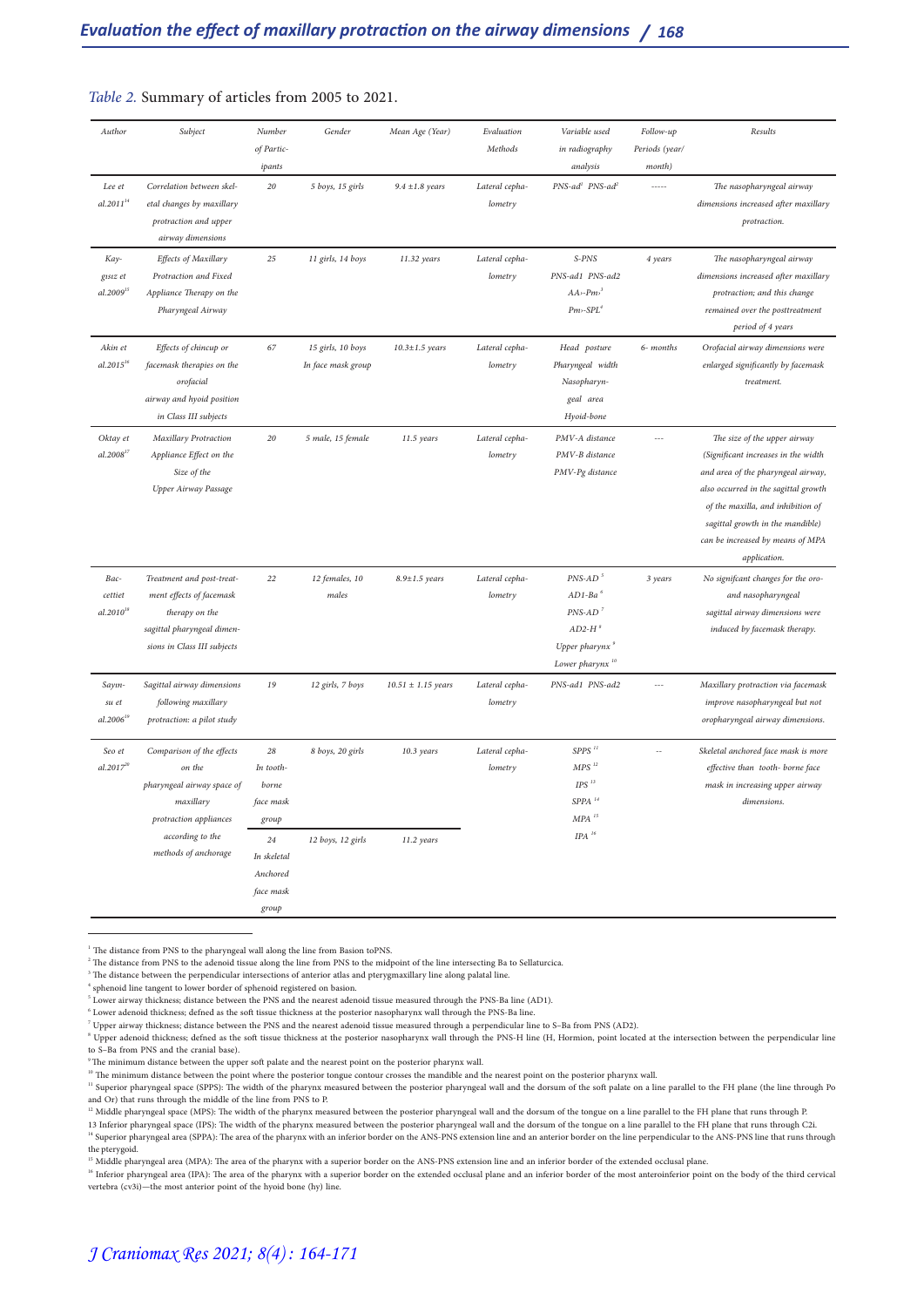## **Discussion**

In the present research, 7 studies were reviewed. These studies examined the effects of maxillary protrac- tion by tooth-borne and skeletal anchored appliances on the airway dimensions of patients with maxillary hypoplasia. Participants of this study mainly consisted of adolescents with ages ranging from 8.9 to 11.5 years and did not use other appliances for the expansion of the maxilla. Follow-up time was mainly under one year (results were provided immediately after the treat- ment); in 2 cases, long-term follow-up (3 to 4 years) was performed. In most of the studies, parameters ob- tained from the lateral cephalometric radiograph were examined to assess the changes in the airway and the upper respiratory tract. The findings of this study indi- cate that the maxillary protraction method was able to significantly increase the airway volume of the patients. Lee et. al., (2011) reviewed the literature related to the therapeutic effects of maxillary protraction, and their findings revealed that the application of a Delaire-type face mask can help to open the airway. In line with the findings, they compared the cephalometric radio- graphs before and after the treatment, and analysis of the data related to the dimensions of the airway indicated an increase in the dimensions of the upper airway following a maxillary protraction. The findings of their study revealed a statistically significant increase in the measurements of the PN-ad1 and PNS-ad2 as 1.40±2.28mm and 1.90±2.64mm, respectively. The increases noted in the measurements of superior posterior airway space (SPAS), vertical airway length (VAL), and OAW; and the reductions of the middle airway space (MAS) and inferior airway space (IAS) were not statistically significant [14].

Furthermore, the results obtained from the analysis of the cephalometric landmarks of Sayinsuet. al, (2006) showed increases in both PN-ad1 and PNS-ad2 (2.71±3.35mm and 3.03± 2.37mm, respectively) which indicates an increase in the nasopharyngeal dimensions following a maxillary protraction [19]. As mentioned, maxillary protraction is a successful treatment which most of the studies have confirmed its efficacy and fea- sibility for increasing the volume of the airway. In line with this, Akin et. al., (2015) examined the effect of face mask on the dimensions of the airway in children (mean age of the female participants: 1.3±9.9 years, and mean age of the male participants: 1.7±10.8 years) and showed that face mask leads to a significant increase in the anteroposterior width of the pharynx and nasopha-<br>ryngeal region. As a result of the changes in the posi-<br>tion of the head, the position of the hyoid bone, and

the dimensions of the airway in the nasopharynx and pharynx, the dimensions of the upper airway would be increased [16]. Oktayet. al., (2008) studied the effect sions of the airway. The results indicated a significant increase in the width of the upper and middle part of the pharyngeal airway along with a statistically signifi- cant increase in the nasopharynx and upper part of the oropharynx, but the changes of the dimensions of the lower part of the pharyngeal airway and oropharynx were not significant [17].

Long-lasting durability is another important variable to evaluate the efficiency of this method. Kaygisiz (2009) and Baccetti (2010) studied the long-term effects of this treatment on the dimensions of the airway [15,18]. Kaygisizet. al., (2009) stated that the increases of the dimensions of the airway by face mask lasted for 4 years after the treatment [15]. Baccettiet. al., (2010) examined the sagittal changes in pharyngeal dimensions following treatment with face masks on the class-III children at growth age. A 3-year follow-up revealed that the changes following a maxillary protraction would have long-lasting durability [18]. Maxillary<br>protraction using skeletal anchored appliances is possible and based on the previous studies; in comparison to tooth-borne protraction it has higher efficiency in cy of this method which compared this method to the tooth-borne protraction is limited. The limitations of this method are including age indication (due to the required bone maturity for placement of the mini-plates), the cost of treatment, and invasive procedure. Seoet. al. compared the two therapeutic procedures and stated that both methods can increase the dimensions of the airway, but in comparison to the tooth-borne protraction, maxillary protraction using skeletal anchored appliances had higher efficiency. Especially, in measuring SPPA and IPA in which the greater skeletal effect of this method, and the direct application of force to the bone and the zygomaticofrontal and frontomaxil- lary lead to more protraction of the mid-face area and subsequently, more increase in the airway dimensions. This study proposed that maxillary protraction using skeletal anchored appliances is a suitable treatment for enhancing the respiration in patients with maxillary retrognathia along with patients with obstructive sleep apnea (OSA) [20].

### **Conclusion**

The results of this study prove the efficiency of maxillary protraction to increase the volume of the airway. According to the available evidence, the superiority of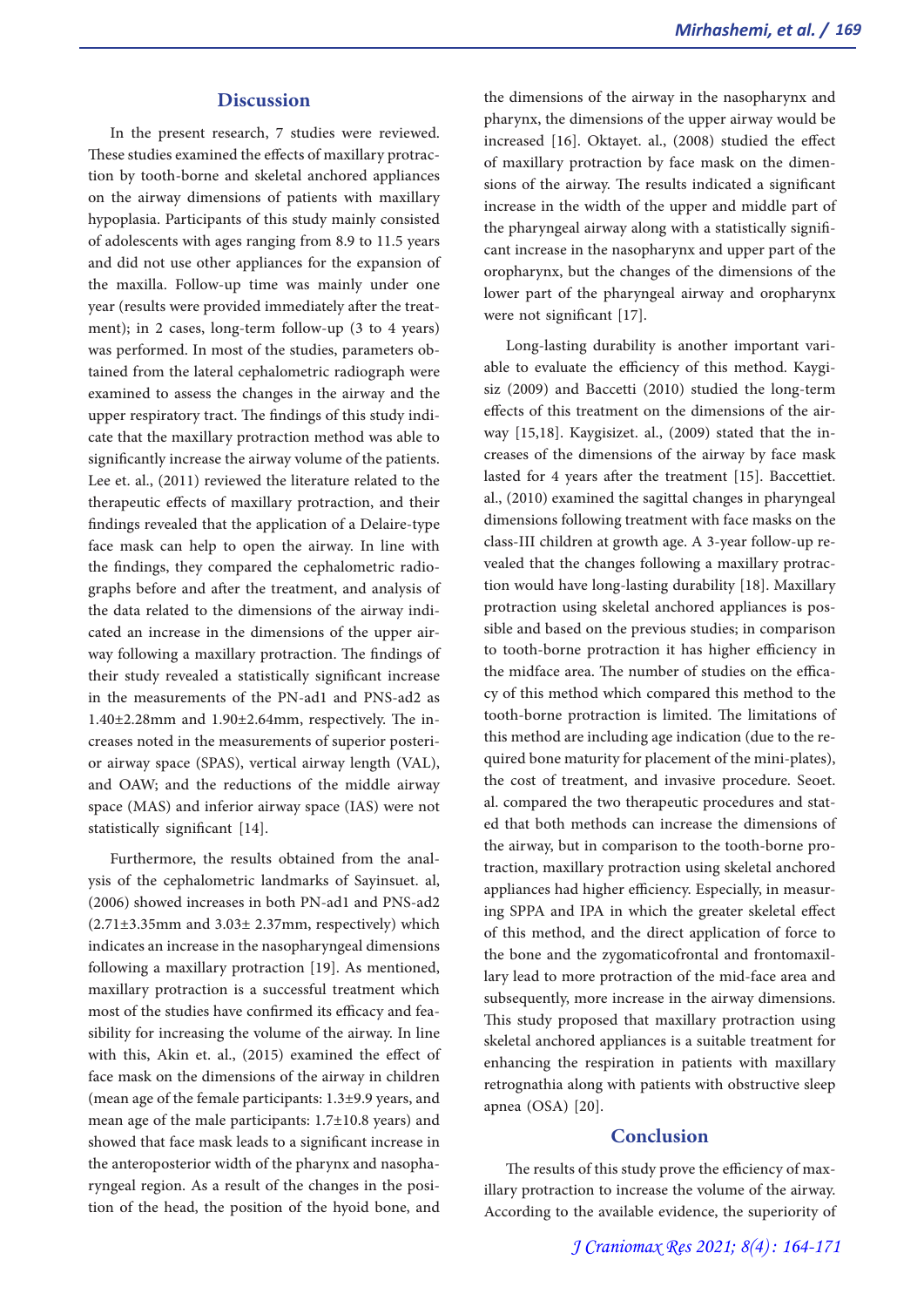neither of the methods cannot be confirmed, because the number of studies on this subject is limited. The traction on the dimensions of the airway was mainly short and long-term effects were not evaluated using scales such as AHI. Therefore, it is proposed that more studies should be performed on the effect of maxillary protraction using skeletal anchored appliances on the tion to the 2-dimensional lateral cephalometry, 3-dimensional CBCT and MRI to be used for more detailed examination of the airway.

# **Conflict of Interest**

There is no conflict of interest to declare.

# **References**

- [1] Mirhashemi AH, Arab S, Bahrami R. Orthodon- tics as a therapeutic tool for managing sleep ap- nea: A review. Journal of Craniomaxillofacial Re- search.2020 Oct 3:50-61.
- [2] Ming Y, Hu Y, Li Y, et al. Effects of maxillary pro- traction appliances on airway dimensions in growing class III maxillary retrognathic patients: a systematic review and meta-analysis. Int J Pediatr Otorhinolaryngol. 2018; 105:138–45.
- [3] Helal N, Ford M, Basri O, Schuster L, Martin B, Losee J. Relationship of velopharyngeal insufficiency with face mask therapy in patients with cleft lip and palate. The Cleft Palate-Craniofacial Journal. 2020 Jan; 57(1):118-22.
- [4] Kambara T. Dentofacial changes produced by ex- traoral forward force in the Macacairus. American Journal of Orthodontics. 1977 Mar 1; 71(3):249- 77.
- [5] Gallagher RW, Miranda F, Buschang P. Maxillary protraction: treatment and posttreatment effects. American Journal of Orthodontics and Dentofa-<br>cial Orthopedics. 1998 Jun 1; 113(6):612-9.
- [6] Tanne K, Hiraga J, Sakuda M. Effects of directions of maxillary protraction forces on biomechanical changes in craniofacial complex. The European Journal of Orthodontics. 1989 Nov 1; 11(4):382- 91.
- [7] Hata S, Itoh T, Nakagawa M, Kamogashira K,

Ichikawa K, Matsumoto M, Chaconas SJ. Biome-<br>chanical effects of maxillary protraction on the<br>craniofacial complex. American Journal of Orthodontics and Dentofacial Orthopedics. 1987 Apr 1; 91(4):305-11.

- [8] Kim JE, Yim S, Choi JY, Kim S, Kim SJ, Baek SH.<br>Effects of the long-term use of maxillary protraction facemasks with skeletal anchorage on pha-<br>ryngeal airway dimensions in growing patients with cleft lip and palate. Korean Journal of Ortho- dontics. 2020 Jul 25; 50(4):238.
- [9] Quo S, Lo LF, Guilleminault C. Maxillary protrac- tion to treat pediatric obstructive sleep apnea and maxillary retrusion: a preliminary report. Sleep medicine. 2019 Aug 1; 60:60-8.
- [10] Danaei SM, Ajami S, Etemadi H, Azadeh N. As- sessment of the effect of maxillary protraction appliance on pharyngeal airway dimensions in relation to changes in tongue posture. Dental research journal. 2018 May; 15(3):208.
- [11] BALOŞ Tuncer B, Ulusoy Ç, Tuncer C, Türköz Ç, Kale Varlik S. Effects of reverse headgear on pharyngeal airway in patients with different vertical craniofacial features. Brazilian oral research. 2015;  $29(1):1-8.$
- [12] Moher D, Liberati A, Tetzlaff J, Altman DG, PRIS-MA Group. Preferred reporting items for systematic reviews and meta-analyses: The PRISMA statement.PLoS Med. 2009; 6(7):e1000097. DOI: 10.1371/journal.pmed.1000097.
- [13] National Institute for Health and Care Excellence (Great Britain). Methods for the development of NICE public health guidance. National Institute for Health and Care Excellence; 2012.
- [14] Lee JW, Park KH, Kim SH, Park YG, Kim SJ. Cor- relation between skeletal changes by maxillary protraction and upper airway dimensions. The Angle Orthodontist. 2011 May; 81(3):426-32.
- [15] Kaygısız E, Tuncer BB, Yüksel S, Tuncer C, Yıldız C. Effects of maxillary protraction and fixed appliance therapy on the pharyngeal airway. The Angle Orthodontist. 2009 Jul; 79(4):660-7.
- [16] Akin M, Ucar FI, Chousein C, Sari Z. Effects of

*J Craniomax Res 2021; 8(4) : 164-171*